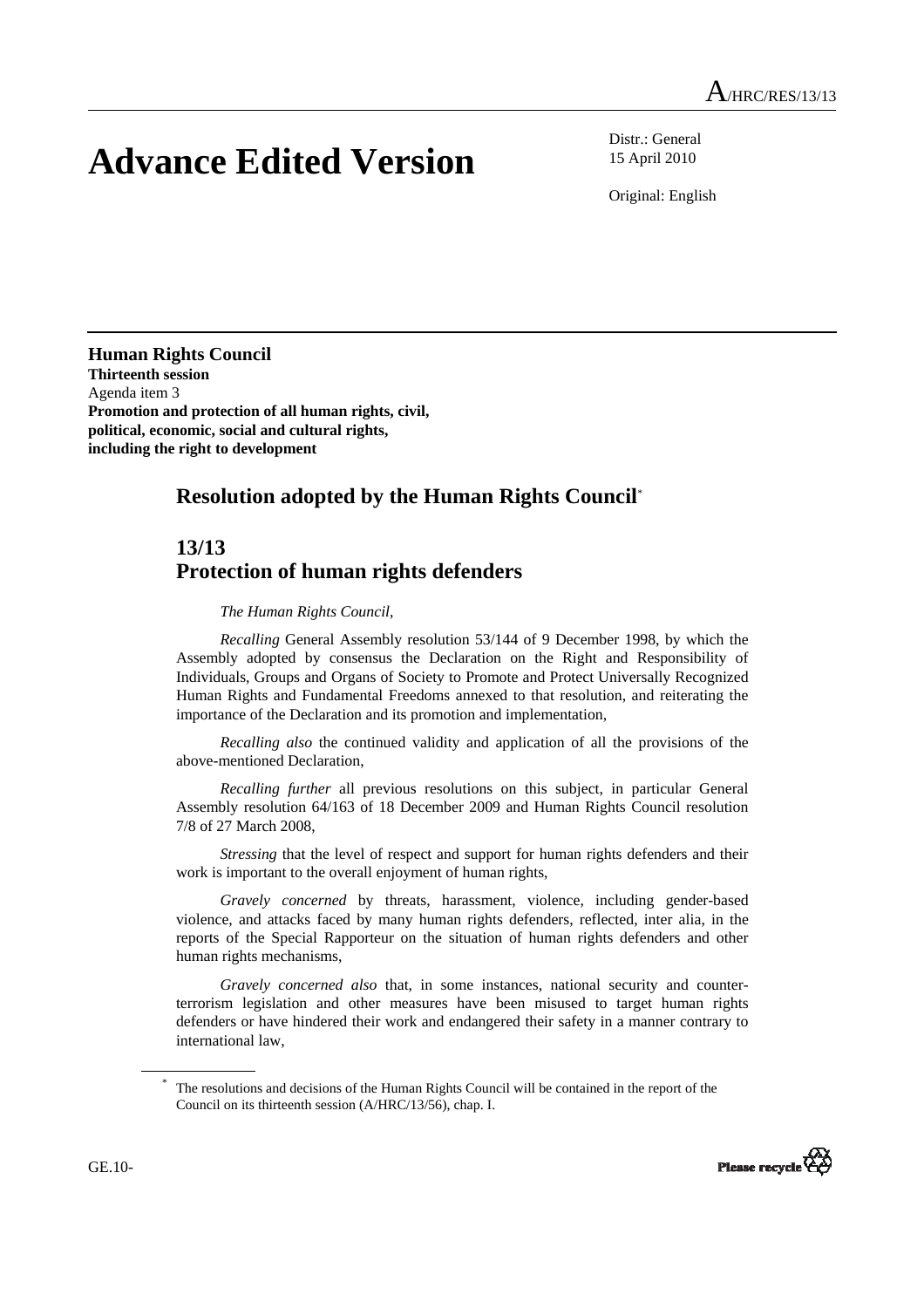*Recognizing* the immediate need to put an end to and take concrete steps to prevent threats, harassment, violence, including gender-based violence, and attacks by States and non-State actors against all those engaged in the promotion and protection of human rights and fundamental freedoms for all,

 1. *Takes note* of the report of the Special Rapporteur on the situation of human rights defenders (A/HRC/13/22) on the security and protection of human rights defenders;

 2. *Urges* States to promote a safe and enabling environment in which human rights defenders can operate free from hindrance and insecurity;

 3. *Underscores* that the legal framework within which human rights defenders work peacefully to promote and protect human rights and fundamental freedoms is that of national legislation consistent with the Charter of the United Nations and international human rights law;

 4. *Urges* States to publicly acknowledge the legitimate role of human rights defenders and the importance of their work as an essential component of ensuring their protection;

 5 *Encourages* States to create and strengthen mechanisms for consultation and dialogue with human rights defenders, including through establishing a focal point for human rights defenders within the public administration where it does not exist, with the aim of, inter alia, identifying specific needs for protection, including those of women human rights defenders, and ensuring the participation of human rights defenders in the development and implementation of targeted protection measures;

 6. *Urges* States to take timely and effective action to prevent and protect against attacks on and threats to persons engaged in promoting and defending human rights and fundamental freedoms in accordance with the Declaration and their relatives, when they are attacked or threatened as a result of these activities, including through the possibility of developing, in consultation with human rights defenders, an early warning system to facilitate broader awareness of imminent risks and to enable effective responses;

 7. *Also urges* States not to discriminate against human rights defenders on any grounds, such as race, colour, sex, language, religion, political or other opinion, national or social origin, property, birth or other status, and to desist, in this context, from any discriminatory measures against them, including intimidation, profiling, confiscation of assets, suspension of activities and exclusion from national consultative processes;

 8. *Calls upon* States to fully support the role of human rights defenders in situations of armed conflict and provide them with the protection due to all civilians in such situations;

 9. *Welcomes* the role of national human rights institutions as human rights defenders and protectors, and encourages States to strengthen the mandate and capacity of national human rights institutions where they exist, as necessary, to enable them to fulfil this role effectively and in accordance with the Paris Principles;

 10. *Calls upon* States to ensure both coordination within national and local levels and that those involved in the protection of human rights defenders and their relatives are trained in human rights and the protection-related needs of human rights defenders at risk, including those promoting the rights of members of marginalized groups;

 11. *Also calls upon* States to allocate resources for the effective implementation of necessary protection measures, including specific training for persons involved in their implementation;